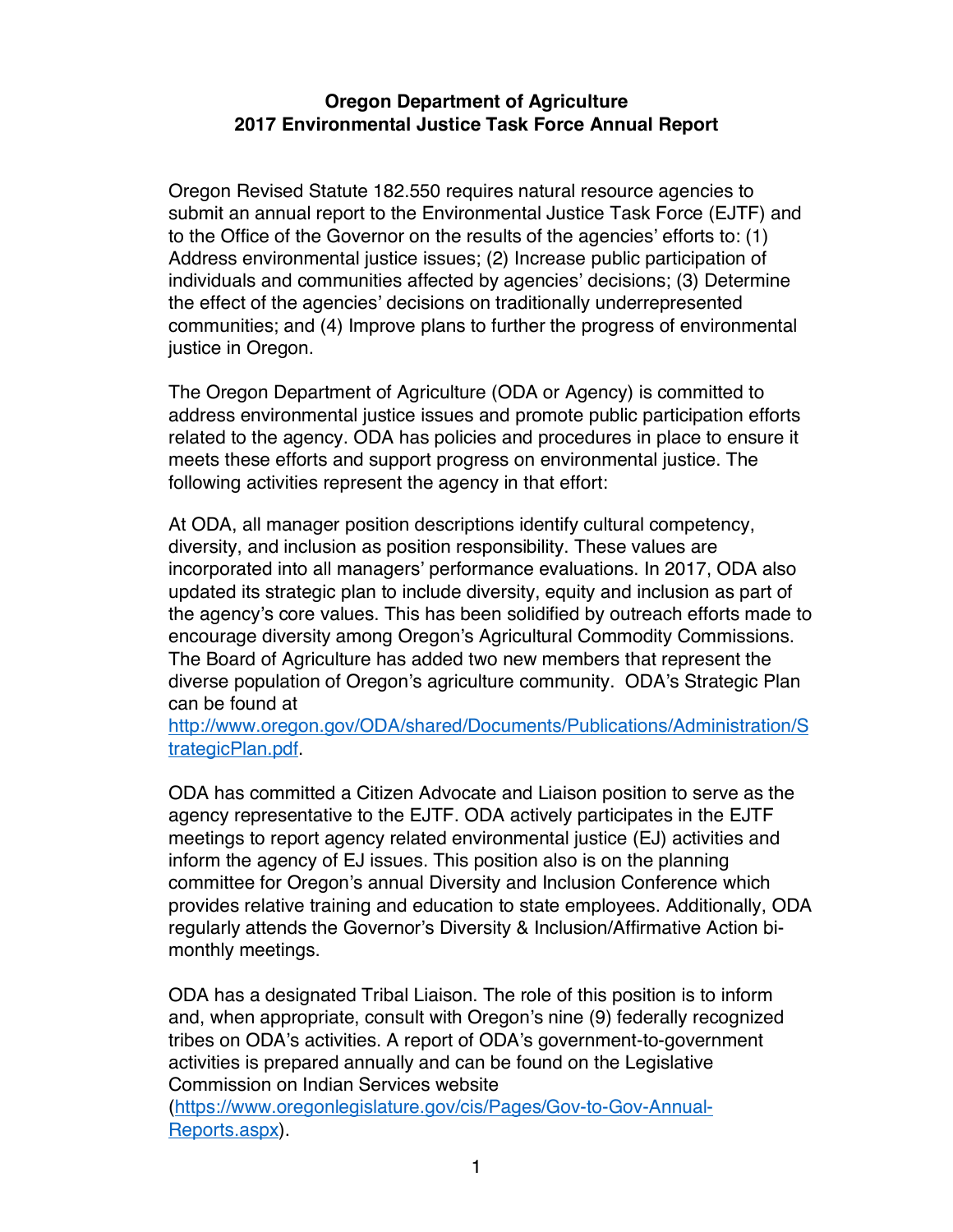ODA directly supports and administers programs that benefit EJ communities. Among these programs is the Farm to School Program, which leverages public and private resources to bring more Oregon grown and processed foods to school children. Improving access to locally produced foods is a proven pathway to improved school achievement and prosperity for communities. Additionally, ODA hosts FoodCorps, which is a national service program. There are ten (10) FoodCorps service members serving nine (9) communities in Oregon. Service members work in low income and underresourced schools teaching kids where their food comes from, how to grow it, and how to make healthy choices every day through school garden, environmental and nutrition education. ODA also participates in the Oregon Hunger Task Force which was established to end hunger before it begins by addressing root causes.

The Farm Direct Nutrition Program (FDNP), is jointly administered by the Oregon Health Authority (OHA) and ODA to provide eligible, low-income seniors and WIC (Women, Infants and Children Special Supplemental Nutrition Program) families with assistance to purchase fresh, locally grown fruits, vegetables and cut herbs from authorized farmers selling directly to consumers. This provides an additional source of nutritious food and education on selecting and preparing fresh produce to qualifying recipients while supporting local farm stands and farmers' markets.

Every year, ODA translates more publications into Spanish. In 2017 a few of the publications translated into Spanish include: How We Work for You brochure that provides information on the agency and its programs; Oregon Agricultural Facts and Figures; and Oregon's Top 20 Agricultural commodities poster.

ODA also has regulatory and consumer protection-related programs that may intersect with EJ communities:

The Confined Animal Feeding Operation (CAFO) Program is operated in conjunction with the Oregon Department of Environmental Quality (DEQ) under a Memorandum of Understanding and overseen by EPA. The program issues permits to qualifying CAFOs and provides inspection oversight to protect Oregon's water quality by preventing animal wastes from entering surface and ground water. The CAFO program has incorporated EJ outreach activities to the CAFO Notice and Public Participation checklist for use in all its noticing activities. Additionally, the CAFO National Pollutant DIscharege Elimination System (NPDES) Permit and public notice documents also have been translated into Spanish and are available online. The CAFO program also has native Spanish speaking staff to assist permittees and the public. In 2017, the Citizen Advocate and Liaison provided an overview of its EJ outreach process on CAFO Public Notice activities at a CAFO Advisory meeting.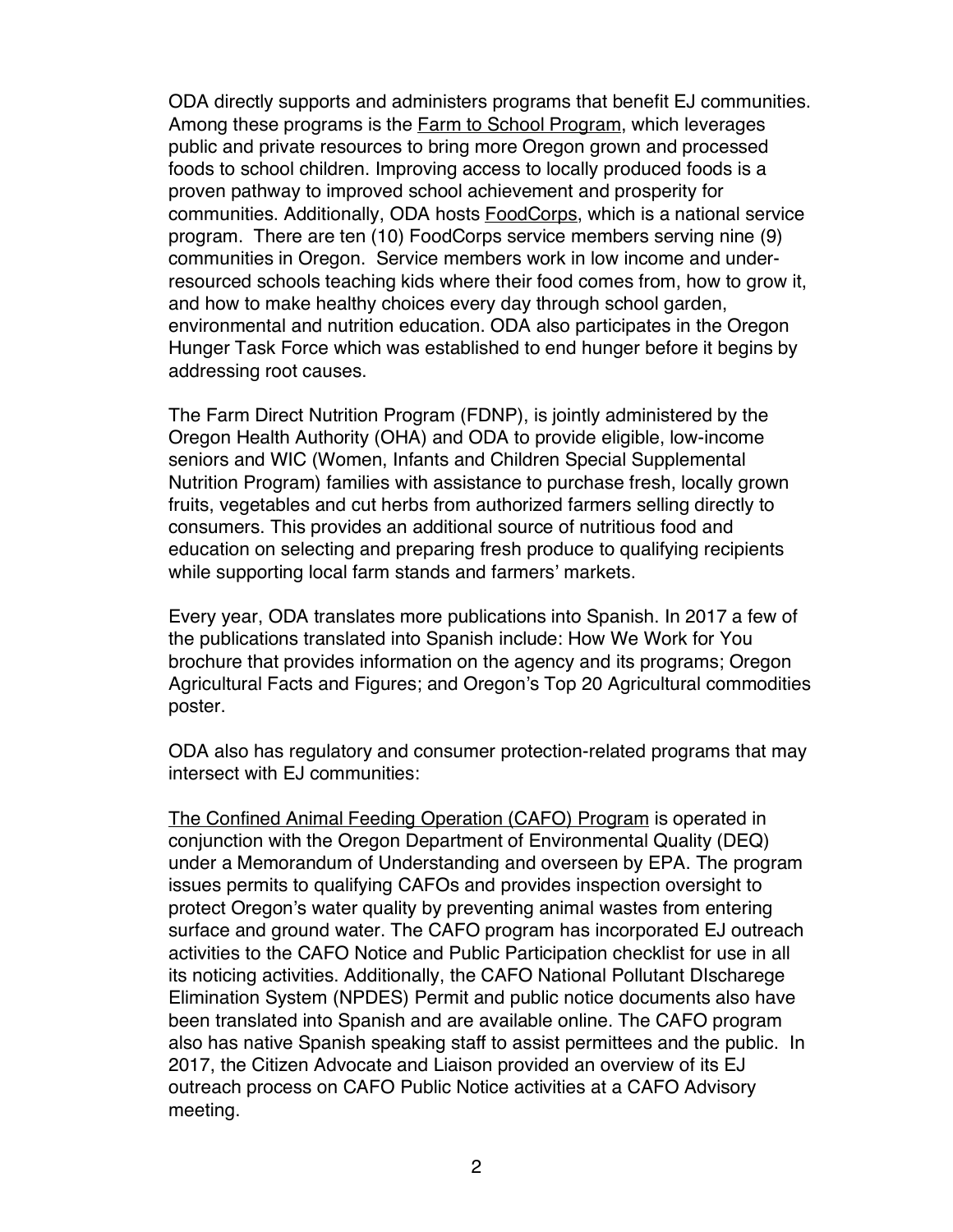The Insect Pest Prevention & Management (IPPM) Program works to protect Oregon's agriculture, horticulture, natural resources, and quality of life from invasive insect pests. In 2017, in conjunction with other state and local agencies, community partners, and stakeholders, IPPM initiated a proposed five (5) year eradication program to combat the destructive Japanese Beetle found in Northwest Portland. Outreach and education efforts were made to the approximately 2,500 properties located within the treatment area. Open houses and workshops providing information on the invasive pest and the eradication efforts were offered in several locations during evening hours and on weekends. Several types of media were used, including signs and electronic boards located in highly visible locations, mailings, and press releases in multiple languages.

The Food Safety Program ensures food is safe for consumption and works with food establishments to prevent foodborne illness, which can be a particular concern in low-income and other EJ communities. Several studies (https://consumerfed.org/pdfs/Child-Poverty-Report.pdf; https://www.ncbi.nlm.nih.gov/pmc/articles/PMC3774461/ ) have documented higher rates of foodborne illness; higher bacterial numbers in several food products; and an increase in food safety violations in high-poverty areas in the United States, underscoring the importance of regular food safety inspections in EJ communities to protect the public.

Food Safety Program Activities that particularly benefit EJ communities include the following.

- ODA Food Safety Inspectors check expiration dates on certain products, including baby formula, during inspections to ensure they are not beyond the expiration date.
- The Food Safety program tracks the number of businesses whose preferred language is other than English. There are approximately 80 businesses where the operator prefers Spanish, Chinese, Vietnamese, Thai, Burmese, Korean, or Russian. Many ODA food safety inspectors speak multiple languages, and inspectors provide educational assistance to all the firms they inspect to help them understand and meet food safety requirements.
- Some smaller, convenience stores and markets, including those who serve EJ communities, may need extra assistance in proper food handling and storage, including keeping foods out of the temperature danger zone, handling and preparing food safely, and purchasing food from approved (licensed) sources. ODA provides this extra assistance when needed, with a focus on educating store managers and employees on strategies to comply with Oregon's food regulations.
- ODA commonly provides food recall information in several languages and tries to provide the information in a way that reaches affected businesses and consumers.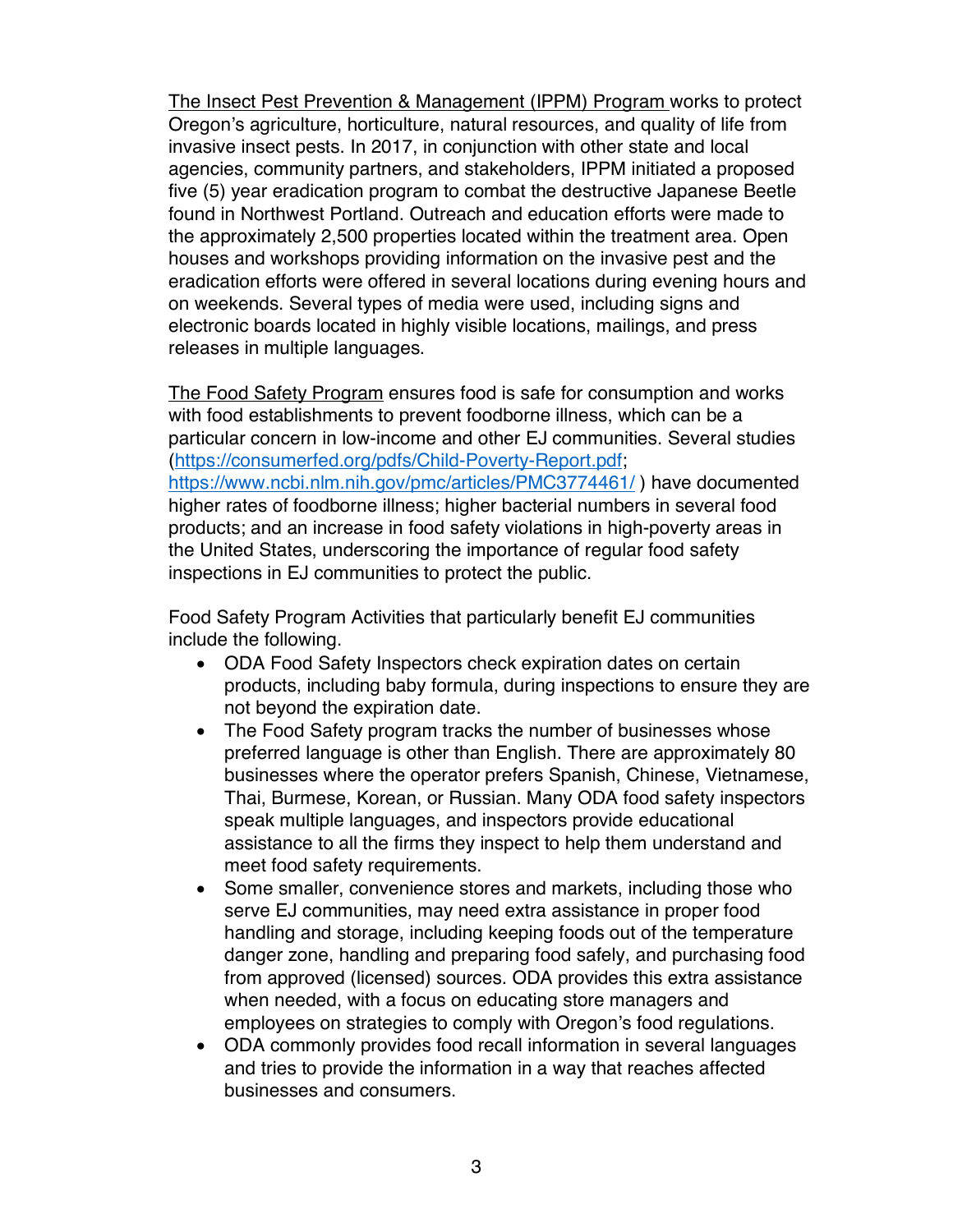The Animal Health Program tracks livestock movement in and out of the state, establishes disease testing and vaccination requirements for interstate movement, conducts outreach and education about livestock disease prevention, and investigates reports of certain livestock diseases. Outreach and education materials are available in multiple languages. The program has especially focused on poultry producers, ranging from backyard poultry to large-scale poultry operations, providing information on how to prevent avian influenza and other serous avian diseases.

The Livestock Identification Program works to deny a market in stolen livestock through registration of brands and brand inspections. The programs brand application has been translated into Spanish, and the program communicates with customers who are more comfortable receiving written correspondences in Spanish.

The Smoke Management Program administers the rules for field burning in the Willamette Valley to reduce smoke impacts to populated areas in an interest of public health and welfare. Based upon the "Summary of the 2017 Field-Burning Season" document, there were a total of 21 days when burning was conducted during the 2017 season; 7 of the 21 days resulted in either light or moderate impacts to municipalities. Nephelometers, which measure particulate in the air, are located in Carus, Detroit, Eugene, Lyons, Mill City, Portland, Salem, Silverton, Springfield, and Sweet Home. Detroit experienced 2 hours of moderate impact and 1 hour of light impact over one day. Lyons experienced 2 hours of moderate impact over one day and 4 hours of light impact over three days. Mill City experienced 3 hours of moderate impact over two days and 16 hours of light impact over seven days. A total of 103 complaints were received for the season. During the 2017 season, there were several wildfires burning in the Pacific Northwest that impacted air quality in many populated areas throughout the state. The full report can be accessed on ODA's Smoke Management Program webpage.

The Pesticide Program continues to increase efforts to reach and serve Spanish-speaking pesticide applicators and workers.

• ODA partnered with KUNP-TV in Portland to provide two Public Service Announcements (PSA) on pesticide safety outreach to Spanish speaking communities that work in landscape maintenance settings, and on agricultural establishments such as nurseries, greenhouses, forestry tract operations, and field crops. Each 60 second PSA aired for 3 months and aired multiple times per week between January and June 2017. The agricultural establishment PSA focused on Worker Protection Standards (WPS), of which that agricultural workers are entitled to (especially PPE, training, and antiretaliation provisions), while the PSA directed toward landscape maintenance workers emphasized reading the pesticide label, protecting your family from "take home" pesticide exposure, drift